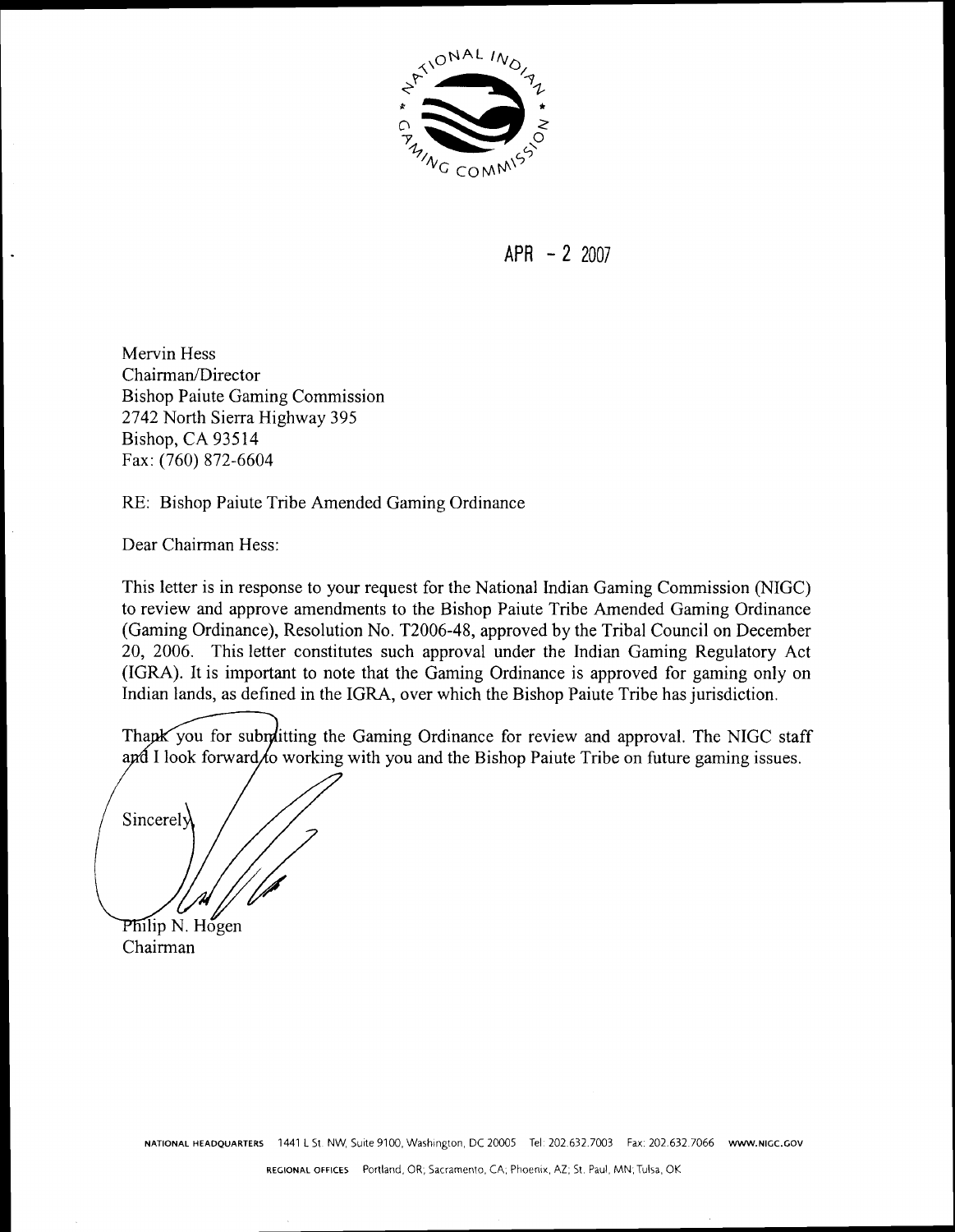

## **BISHOP PAIUTE GAMING COMMISSION**

**2742 North Sierra Highway 395 Bishop, California 93514 Phone: 760.872.6005 Fax: 760.872.6604** 

December 28,2006

 $44N - 325$ 

 $\ddot{z}$ 

Mr. Philip N. Hogen, Chairman National Indian Gaming Commission 1441 L. St. NW, Suite 9100 Washington, DC 20005

### **Re: Bishop Paiute Tribe Amended Gaming Ordinance**

Dear Chairman Hogen:

Please find attached to this letter the Amended Gaming Ordinance of the Paiute-Shoshone Indians of the Bishop Community of the Bishop Colony; Bishop Paiute Tribal Council Resolution # 1'2006-48 and the Bishop Paiute Tribe Internal Control Standards. The Bishop Paiute Tribe has in the best interest of the Bishop Paiute Community and the State of California amended the Bishop Paiute Gaming Ordinance.

As you will find this amended Ordinance clearly distinguishes the complex regulatory and statutory obligations of the Tribal, State and Federal guidelines established.

We look forward to a fruitful and lasting relationship with the NIGC.

Should you require further documentation or have additional questions, please feel free to call my office at 760.872.6005 Est. 234.

Sincerely, in F. Hess, Chairman/Director

C: Bishop Indian Tribal Council Bishop Paiute Gaming Commission Rishop Paiute Gaming Corporation Ms. Gloriana Bailey, General Manager Bishop Paiute Palace Casino

Attach: Amended Gaming Ordinance Resolution  $\#$  T2006-48 Bishop Paiute Tribe Internal Control Standards<br>**85 :0.** *III*  $\epsilon$  -  $\frac{11!}{2!}$ .